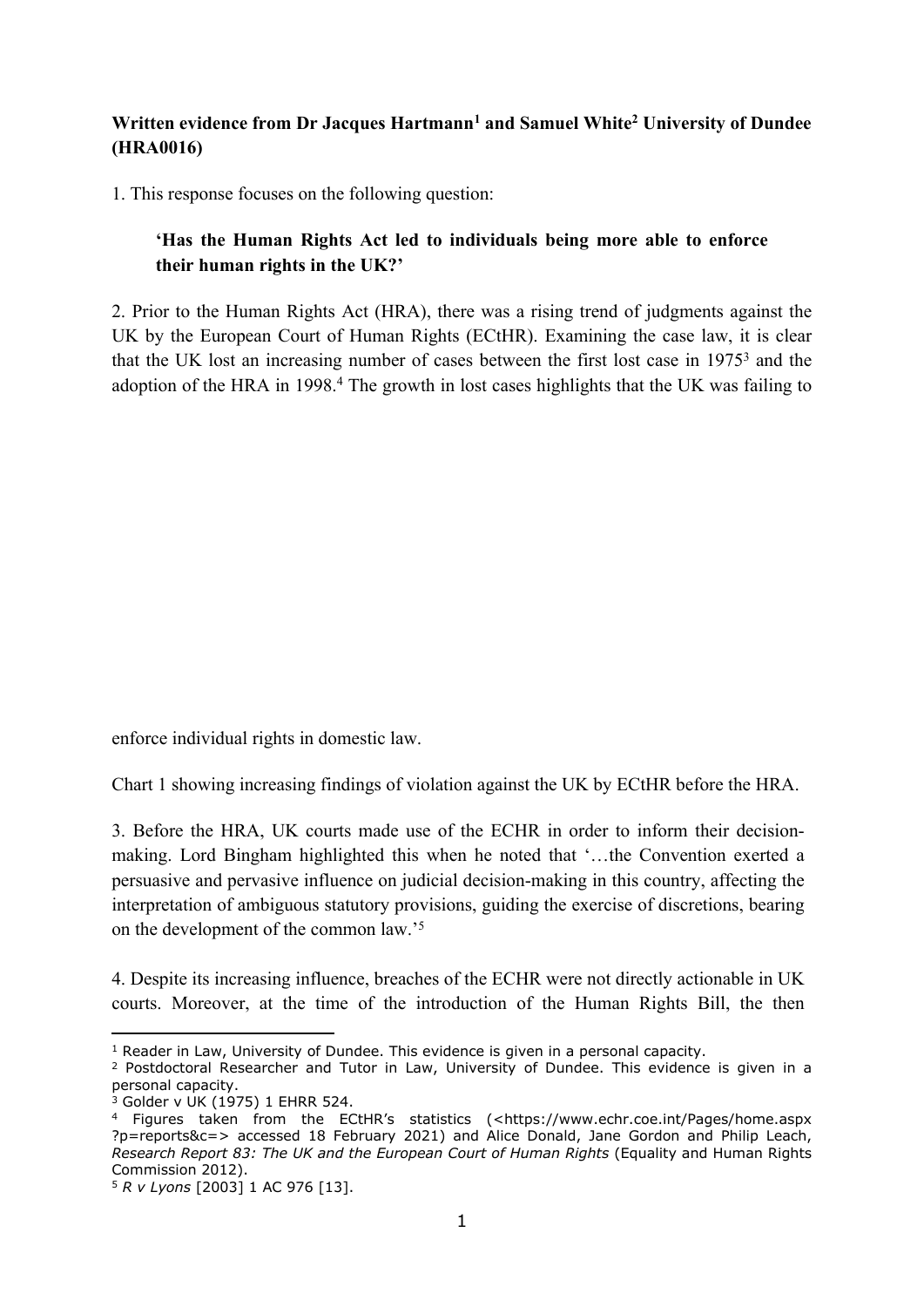Government noted that 'The effect of non-incorporation on the British people is a very practical one… enforcing [rights] takes too long and costs too much'.<sup>6</sup> Taken together with the rise in cases lost, these statements highlights that the 'pervasive influence' of the ECHR alone was insufficient to secure proper enforcement of individual rights in domestic law.

5. The HRA, for the first time, allowed individuals to bring direct legal challenges before domestic courts for breaches of the ECHR, which represented a significant shift in human rights protection in the UK.<sup>7</sup> That the HRA has led to individuals being more able to enforce their human rights in the UK is also borne out by an analysis of the UK's track record before the ECtHR since the HRA received royal assent in 1998. The chart below shows the number of judgments against the UK before the ECtHR from the first full calendar year after the HRA received royal assent to 2018.<sup>8</sup>



Chart 2 showing decreasing findings of violation against the UK by ECtHR after the HRA.

6. Whilst data based on ECtHR judgments is, to some extent, a blunt instrument for understanding the impact of the HRA, it appears to illustrate that the UK's track record has improved after the HRA entered into force. This in turn suggests that the HRA has empowered domestic courts to deal more effectively with applicants who allege that their

<sup>6</sup> Home Department, *Rights Brought Home: The Human Rights Bill* (1997) para 1.14. The report suggests that in 1997 it took on average five years and £30,000 to bring a case before the ECtHR. This would be a prohibitive hurdle to many would-be applicants.

 $7$  The protected ECHR rights are contained in a schedule to the HRA. The HRA does not incorporate Art 13 (the right to an effective remedy), this was justified on the basis that the HRA itself provided an effective remedy, see e.g. David Feldman, *Civil Liberties and Human Rights in England and Wales* (2nd edn, Oxford University Press 2002) 82–83.

<sup>8</sup> Figures taken from the ECtHR's statistics (<https://www.echr.coe.int/Pages/home.aspx?p=report s&c=> accessed 18 February 2021) and Donald, Gordon and Leach (n 4). The HRA did not have full legal effect until it entered into force on 2 October 2000.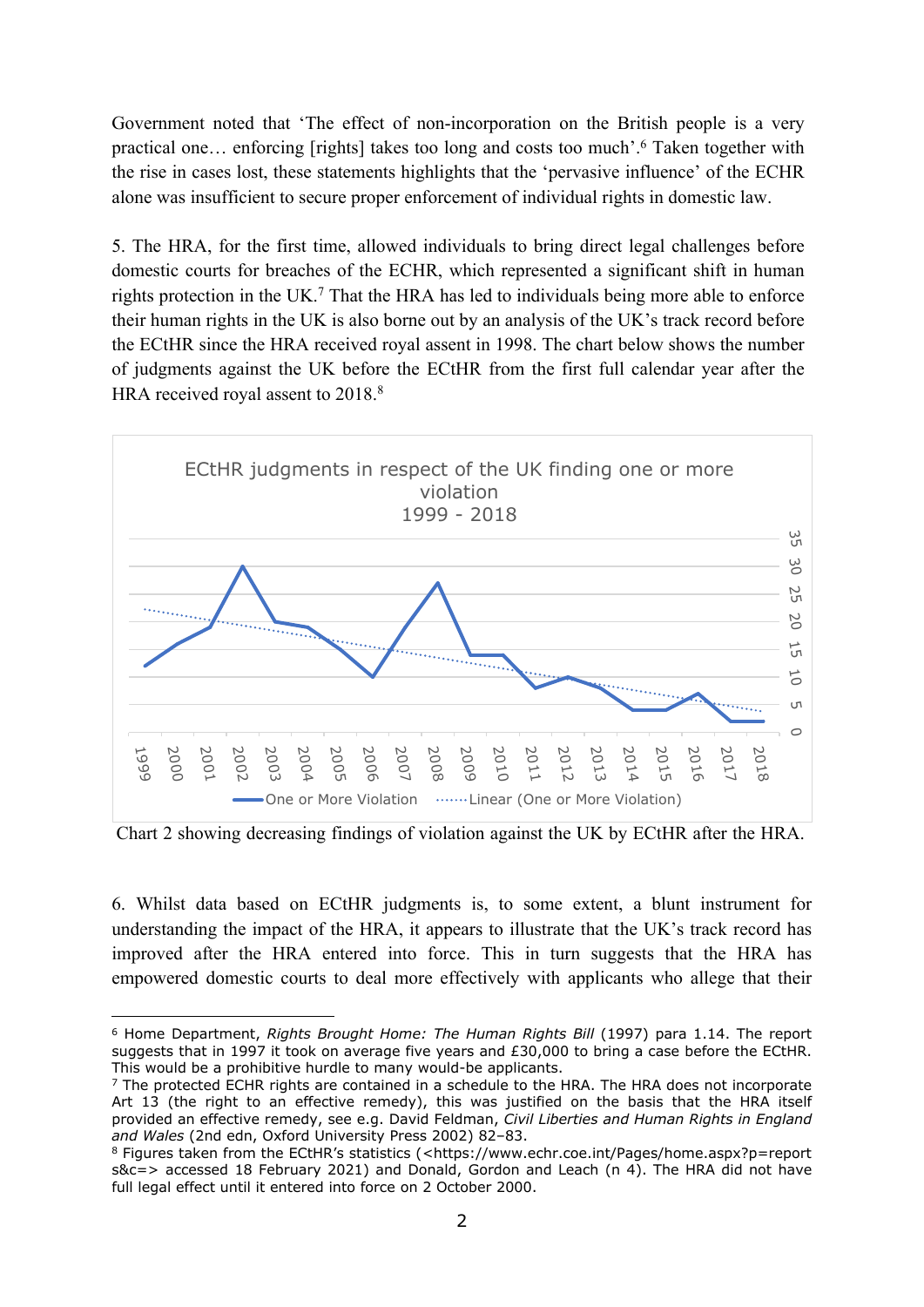human rights have been infringed, ensuring individuals are more able to enforce their rights in the UK.

7. This assertion is also borne out by an analysis of the ECtHR's decisions in relation to Article 13 and the UK. Article 13 provides for the right to an effective remedy. It was not included within the HRA's protected rights, as the view was taken that the HRA itself provided an effective remedy.<sup>9</sup> As the chart below illustrates, the number of breaches of Article 13 found by the ECtHR has decreased consistently since the HRA entered into force, suggesting that the HRA has provided claimants with an effective remedy in cases where



other ECHR rights have been breached.<sup>10</sup>

Chart 3 showing decreasing findings of violation of Article 13 against the UK by ECtHR after the HRA.

8. Although the number judgements against the UK in Article 13 cases (Chart 3) appears to show an increase in the years immediately after the HRA's entry into force, this was expected. Professor Merris Amos suggested that it was likely that any change brought about by the HRA in respect of the findings of the ECtHR would not be evident until 2005 as cases worked their way through the domestic system.<sup>11</sup> Since 2005 there have only been 9 cases in which the ECtHR found the UK in breach of its obligations under Article 13.<sup>12</sup>

<sup>9</sup> David Feldman, *English Public Law* (2nd edn, Oxford University Press 2009) 82–83; Dominic McGoldrick, 'The United Kingdom's Human Rights Act 1998 in Theory and Practice' (2001) 50 International & Comparative Law Quarterly 901, 907.

<sup>10</sup> Data taken from Joanna Dawson, 'Briefing Paper: UK Cases at the European Court of Human Rights since 1975' (House of Commons Library 2019) CBP 8049.

<sup>&</sup>lt;sup>11</sup> Merris Amos, 'Dialogue with Strasbourg' (Tenth Anniversary of the Human Rights Act Symposium, Durham Human Rights Centre Conference, 24 September 2010). Quoted in Donald, Gordon and Leach (n 4) 36.

<sup>&</sup>lt;sup>12</sup> Data from Dawson (n 10).